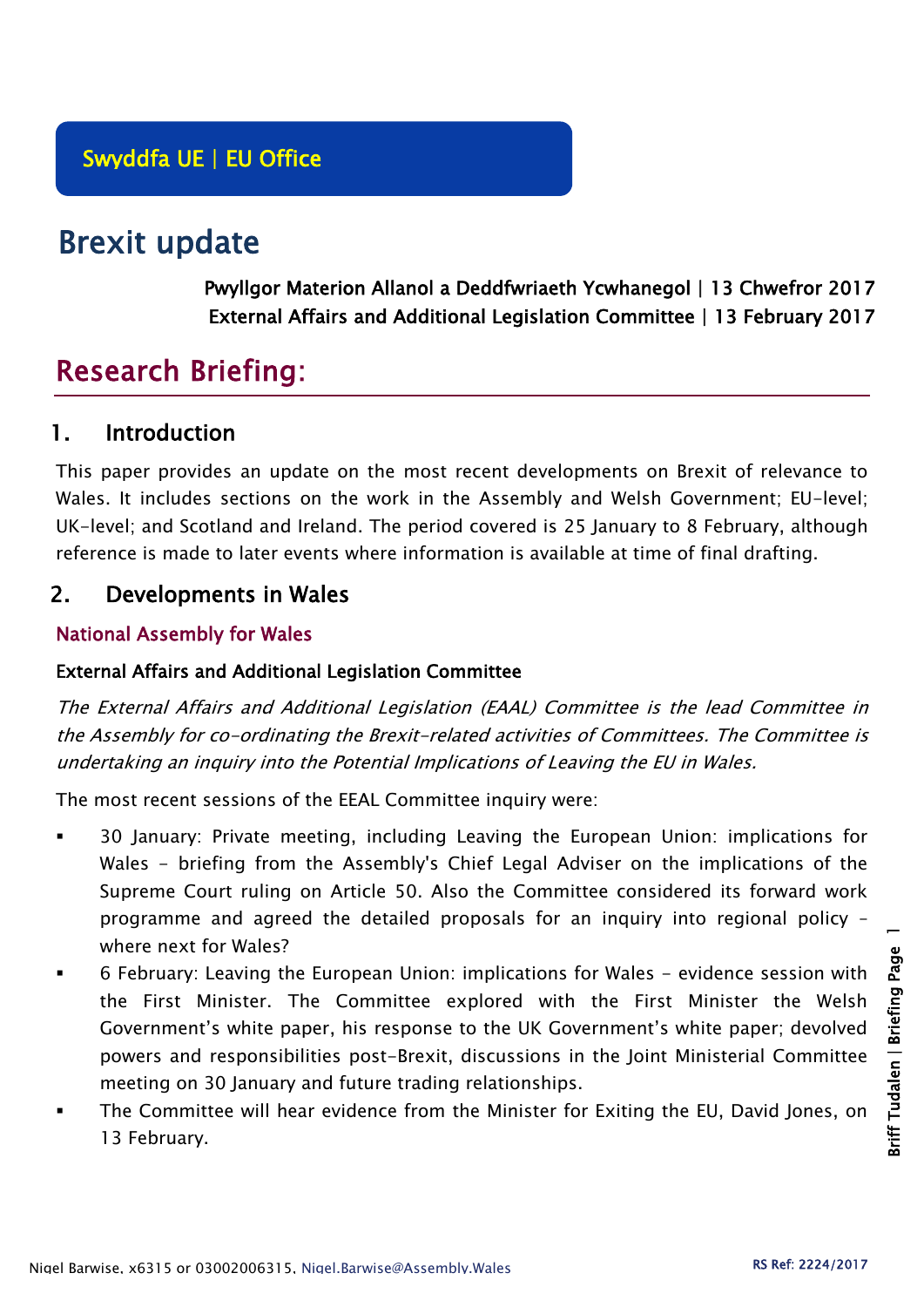Regular updates on the work of the EAAL Committee are posted on the Assembly Blog: [https://assemblyblog.wales/tag/european-union/.](https://assemblyblog.wales/tag/european-union/)

#### **Other**

The Climate Change, Environment and Rural Affairs Committee is carrying out an inquiry into [Marine Protected Areas in Wales,](http://senedd.assembly.wales/mgIssueHistoryHome.aspx?IId=16663) and an inquiry into the [Future of Agricultural and Rural](http://senedd.assembly.wales/mgIssueHistoryHome.aspx?IId=15876)  [Development Policies in Wales.](http://senedd.assembly.wales/mgIssueHistoryHome.aspx?IId=15876) The Cabinet Secretary for Environment and Rural Affairs, Lesley Griffiths AM, [gave evidence to the Committee](http://www.senedd.tv/Meeting/Archive/067d8594-6fa5-429f-9f52-ac7ef3b995ed?autostart=True) on the future of agriculture and rural development on 1 February.

The Equality, Local Government and Communities Committee has just closed its consultation on What will human [rights in Wales look like after Brexit?](http://senedd.assembly.wales/mgConsultationDisplay.aspx?id=244&RPID=1008299204&cp=yes)

#### Plenary debates

7 February: Debate: "Securing Wales' Future": Transition from the European Union to a new relationship with Europe.

#### Welsh Government

28 January: [£13m EU funding for Institute for Compound Semiconductors.](http://gov.wales/newsroom/finance1/2017/58878401/?lang=en)

#### News

26 January: Time for [industry to show its value during the Government's Brexit negotiations](https://www.nfu-cymru.org.uk/news/latest-news/time-for-industry-to-show-its-value/). (NFU)

31 January: Securing Wales' future - [Welsh Government White Paper](https://www.nfu-cymru.org.uk/news/latest-news/securing-wales-future-welsh-government-white-pa/) (NFU Cymru briefing)

1 February: [CLA sets out risks to farming of Brexit uncertainty at Lords Inquiry.](http://www.cla.org.uk/latest/news/all-news/cla-sets-out-risks-farming-brexit-uncertainty-lords-inquiry)

1 February: [FUW welcomes Cabinet Secretary for Environment and Rural Affairs](http://fuw.org.uk/fuw-welcomes-cabinet-secretary-for-environment-and-rural-affairs-acknowledgement-of-new-zealand-trade-deal-threat/)  [acknowledgement of New Zealand trade deal threat.](http://fuw.org.uk/fuw-welcomes-cabinet-secretary-for-environment-and-rural-affairs-acknowledgement-of-new-zealand-trade-deal-threat/)

2 February: [FUW holds positive talks with Secretary of State for Environment, Food and Rural](http://fuw.org.uk/fuw-holds-positive-talks-with-secretary-of-state-for-environment-food-and-rural-affairs/)  Affairs - [agriculture post-Brexit.](http://fuw.org.uk/fuw-holds-positive-talks-with-secretary-of-state-for-environment-food-and-rural-affairs/)

2 February: [Secretary of State meets NFU Cymru members.](https://www.nfu-cymru.org.uk/news/latest-news/secretary-of-state-meets-nfu-cymru-members-on-farm/)

6 February: [Post-Brexit farming future explored at FUW Meirionnydd AGM.](http://fuw.org.uk/post-brexit-farming-future-explored-at-fuw-meirionnydd-agm/)

## 3. EU developments

#### European Council

3 February: [Remarks by President Donald Tusk at the informal summit in Malta.](http://www.consilium.europa.eu/en/press/press-releases/2017/02/03-tusk-press-remarks-malta/)

of 15 December 2016.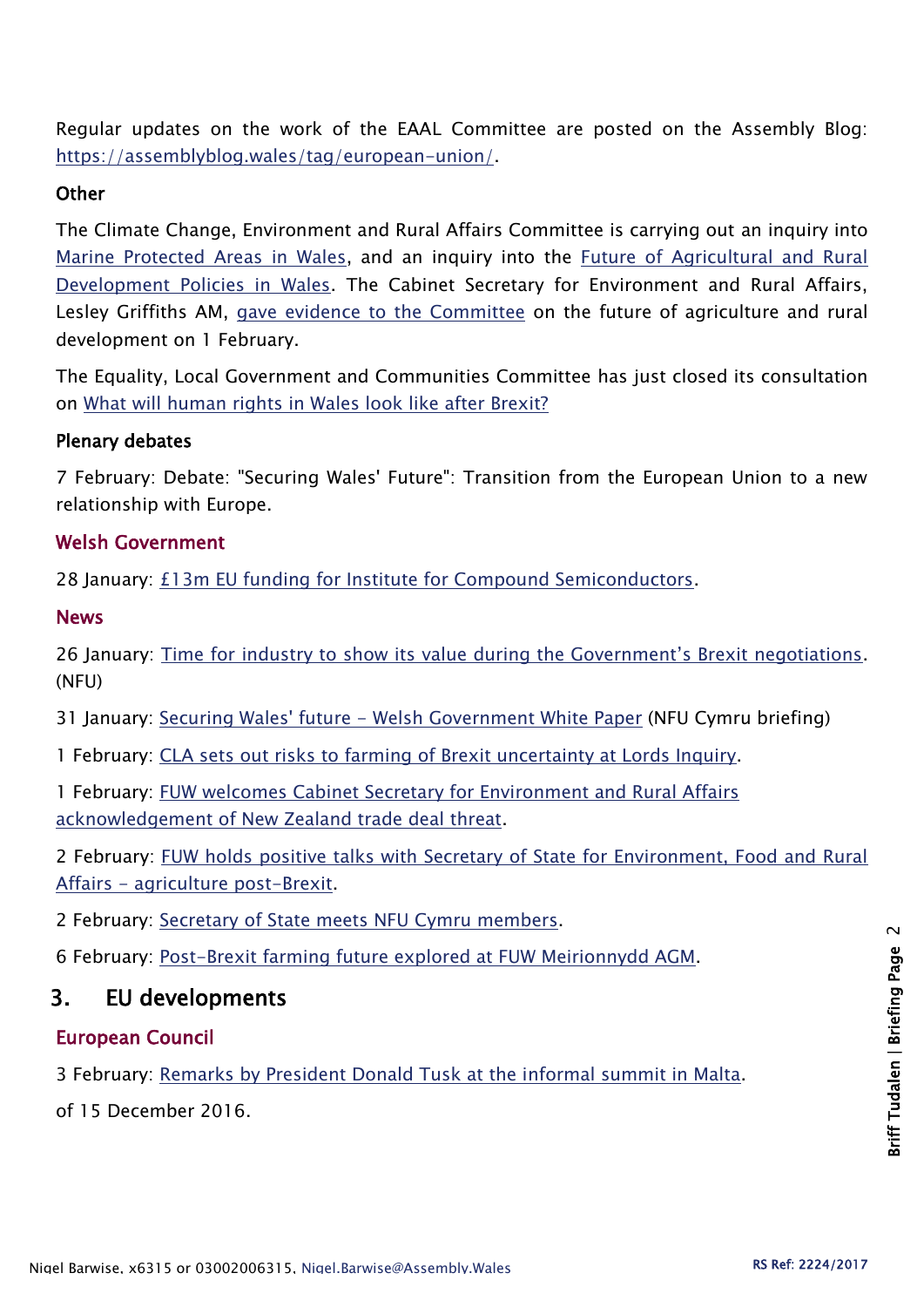#### European News

[Consultation on modernising and simplifying the common agricultural policy](https://ec.europa.eu/agriculture/consultations/cap-modernising/2017_en) (closes 2 May)

## 4. UK developments

#### UK Government

26 January: [Prime Minister's speech to the \(US\) Republican Party conference 2017](https://www.gov.uk/government/speeches/prime-ministers-speech-to-the-republican-party-conference-2017)

27 January: [PM press conference with US President Donald Trump.](https://www.gov.uk/government/speeches/pm-press-conference-with-us-president-donald-trump-27-january-2017)

30 January: [PM statement after talks with Enda Kenny.](https://www.gov.uk/government/speeches/pm-statement-after-talks-with-taoiseach-enda-kenny-30-january-2017)

2 February: [A 'new, positive and constructive' partnership with the EU](https://www.gov.uk/government/news/a-new-positive-and-constructive-partnership-with-the-european-union) – [White Paper.](https://www.gov.uk/government/uploads/system/uploads/attachment_data/file/589191/The_United_Kingdoms_exit_from_and_partnership_with_the_EU_Web.pdf)

6 February: Greg Hands' (International Trade Minister) [speech to British Chamber of](https://www.gov.uk/government/speeches/greg-hands-speech-to-british-chamber-of-commerce-in-germany)  [Commerce in Germany.](https://www.gov.uk/government/speeches/greg-hands-speech-to-british-chamber-of-commerce-in-germany)

#### JMC (Plenary)

30 January: [Joint Ministerial Committee communiqué.](https://www.gov.uk/government/uploads/system/uploads/attachment_data/file/587462/joint_communique_30_jan_2017.pdf)

[PM met ministers from devolved nations at first JMC meeting in Wales.](https://www.gov.uk/government/news/pm-to-meet-ministers-from-devolved-nations-at-first-jmc-meeting-in-wales)

[Written Statement -JMC \(P\)](http://gov.wales/about/cabinet/cabinetstatements/2017/jmc/?lang=en) First Minister Carwyn Jones

[Time running out for PM to reach UK-wide agreement before Article 50 is triggered](http://news.gov.scot/news/joint-ministerial-committee) - First Minister Nicola Sturgeon

#### House of Commons

Westminster Hall debate transcript: 17 January: [Leaving the EU: Implication for Wales](https://hansard.parliament.uk/commons/2017-01-17/debates/1F12E616-8823-4369-8885-4B8D8B381D5F/LeavingTheEUInfrastructureInWales) (Stephen Doughty MP opened the debate, and the Parliamentary Under-Secretary of State for Wales, Guto Bebb MP, replied.

25 January: [Welsh questions and Prime Minister's Questions](https://hansard.parliament.uk/commons/2017-01-25/debates/BFF963EC-E924-40CF-A22C-9B7DBCB7CE97/OralAnswersToQuestions):

Answering a question about agricultural powers post-Brexit, the Parliamentary Under-Secretary of State for Wales (Guto Bebb MP) said "there is an ongoing and positive discussion between Westminster and the Welsh Government in relation to where powers will lie".

The Prime Minister said "no powers that are currently devolved are suddenly going to be taken back to the United Kingdom Government. We will be looking at and discussing with the devolved Administrations how we deal with those powers that are currently in Brussels when they come back to the United Kingdom".

26 January: First reading of the [European Union \(Notification of Withdrawal\) Bill](http://services.parliament.uk/bills/2016-17/europeanunionnotificationofwithdrawal.html)

26 January: The [Secretary of State for Exiting the European Union answered questions.](https://hansard.parliament.uk/commons/2017-01-26)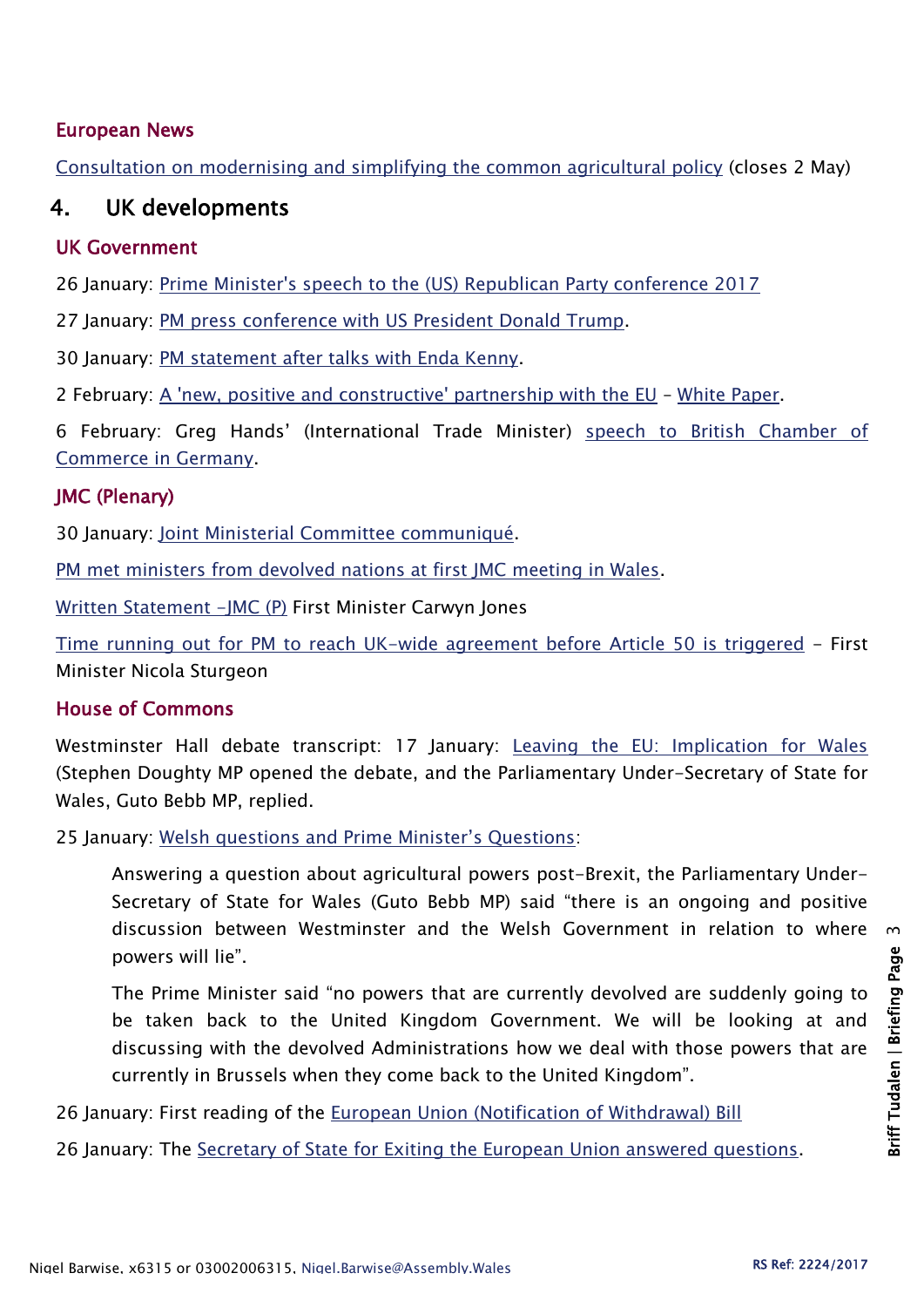[31 January](https://hansard.parliament.uk/commons/2017-01-31/debates/C2852E15-21D3-4F03-B8C3-F7E05F2276B0/EuropeanUnion(NotificationOfWithdrawal)Bill) – [1 February:](https://hansard.parliament.uk/commons/2017-02-01/debates/5B0251FC-94E6-4216-8830-4F85E0EC2250/EuropeanUnion(NotificationOfWithdrawal)Bill) Second Reading of the European Union (Notification of Withdrawal) Bill, reading passed. Minister's [opening statement](file:///C:/Users/seatonn/AppData/Local/Microsoft/Windows/Temporary%20Internet%20Files/Content.Outlook/TMRSHX41/Opening%20statement%20on%20Second%20Reading%20of%20EU%20(Notification%20of%20Withdrawal)%20Bill) and [closing statement.](https://www.gov.uk/government/speeches/closing-statement-on-second-reading-of-eu-notification-of-withdrawal-bill)

2 February: Statement by the Secretary of State for Exiting the European Union and questions on [Exiting the EU: New Partnership.](https://hansard.parliament.uk/commons/2017-02-02/debates/208B4D90-F003-4990-9F42-411631DC04BF/ExitingTheEUNewPartnership)

1 February: Question on [Leaving the EU: The UK-Ireland Common Travel Area.](https://hansard.parliament.uk/commons/2017-02-01/debates/B386ED22-D91D-4FF8-9804-F87EEBC26D6A/LeavingTheEUCommonTravelArea)

6 February: Statement by the Prime Minister and questions on the [Informal European Council](https://hansard.parliament.uk/commons/2017-02-06/debates/3321CE93-B49F-426D-897E-6105183667E3/InformalEuropeanCouncil) in Valletta.

6 February: First day of the [Committee stage of the European Union \(Notification of](https://hansard.parliament.uk/commons/2017-02-06/debates/095B1CCD-B543-44BF-A78B-8DBBA95E8EEC/EuropeanUnion(NotificationOfWithdrawal)Bill)  [Withdrawal\) Bill.](https://hansard.parliament.uk/commons/2017-02-06/debates/095B1CCD-B543-44BF-A78B-8DBBA95E8EEC/EuropeanUnion(NotificationOfWithdrawal)Bill)

25 January: The Business, Energy and Industrial Strategy Committee begins its inquiry "Leaving the EU: negotiation priorities for energy and climate change policy", with a session focusing on [security of trade, energy supply, and particular challenges for Northern Ireland.](http://www.parliament.uk/business/committees/committees-a-z/commons-select/business-energy-industrial-strategy/news-parliament-2015/brexit-energy-climate-change-inquiry-first-evidence-16-17/)

25 January: The Home Affairs Committee questions [transport and distribution experts on the](http://www.parliament.uk/business/committees/committees-a-z/commons-select/home-affairs-committee/news-parliament-2015/170119-brexit-ev/)  [impact of the UK's departure from the EU customs union.](http://www.parliament.uk/business/committees/committees-a-z/commons-select/home-affairs-committee/news-parliament-2015/170119-brexit-ev/)

31 January: The Home Affairs Committee questioned the Home Secretary, Amber Rudd, on [the implications of the UK's exit from the European Union.](http://www.parliament.uk/business/committees/committees-a-z/commons-select/home-affairs-committee/news-parliament-2015/170127-home-secretary-ev/)

1 February: The International Trade Committee took evidence from [Dr Liam Fox, Secretary of](http://www.parliament.uk/business/committees/committees-a-z/commons-select/international-trade-committee/news-parliament-2015/uk-trade-options-beyond-2019-sos-evidence-16-17/)  [State for International Trade, on UK-EU trade following Brexit.](http://www.parliament.uk/business/committees/committees-a-z/commons-select/international-trade-committee/news-parliament-2015/uk-trade-options-beyond-2019-sos-evidence-16-17/)

1 February: The Justice Committee took evidence on [What is the future of the legal sector](http://www.parliament.uk/business/committees/committees-a-z/commons-select/justice-committee/news-parliament-20151/implications-of-brexit-for-the-justice-system-legal-services-evidence-16-17/)  [post-Brexit?](http://www.parliament.uk/business/committees/committees-a-z/commons-select/justice-committee/news-parliament-20151/implications-of-brexit-for-the-justice-system-legal-services-evidence-16-17/)

1 February: The European Scrutiny Committee took evidence from Sir Ivan Rogers on EU-UK [relations.](http://data.parliament.uk/writtenevidence/committeeevidence.svc/evidencedocument/european-scrutiny-committee/euuk-relations-in-preparation-for-brexit/oral/46706.html)

30 January: The Welsh Affairs Committee published written [evidence from ColegauCymru](http://data.parliament.uk/writtenevidence/committeeevidence.svc/evidencedocument/welsh-affairs-committee/implications-for-wales-of-the-eu-referendum-result/written/45659.html) towards the Implications for Wales of the EU referendum result inquiry.

7 February: [Post-Brexit trade with Commonwealth and rest of the world examined](http://www.parliament.uk/business/committees/committees-a-z/commons-select/international-trade-committee/news-parliament-2015/uk-trade-options-beyond-jones-2019-16-17/) by the International Trade Committee. Witnesses included Lord (Digby) Jones of Birmingham and Lord Marland.

7 February: [Impact of Brexit on emissions cap and energy standards examined](http://www.parliament.uk/business/committees/committees-a-z/commons-select/business-energy-industrial-strategy/news-parliament-2015/leaving-the-eu-evidence-16-17/) by the Business, Energy and Industrial Strategy Committee.

7 February: The Environmental Audit Committee took evidence on [EU Chemicals Regulation.](http://www.parliament.uk/business/committees/committees-a-z/commons-select/environmental-audit-committee/)

8 February: The Northern Ireland Affairs Committee took evidence for their inquiry [Future of](http://www.parliament.uk/business/committees/committees-a-z/commons-select/northern-ireland-affairs-committee/inquiries/parliament-2015/inquiry3/)  [the land border with the Republic of Ireland.](http://www.parliament.uk/business/committees/committees-a-z/commons-select/northern-ireland-affairs-committee/inquiries/parliament-2015/inquiry3/)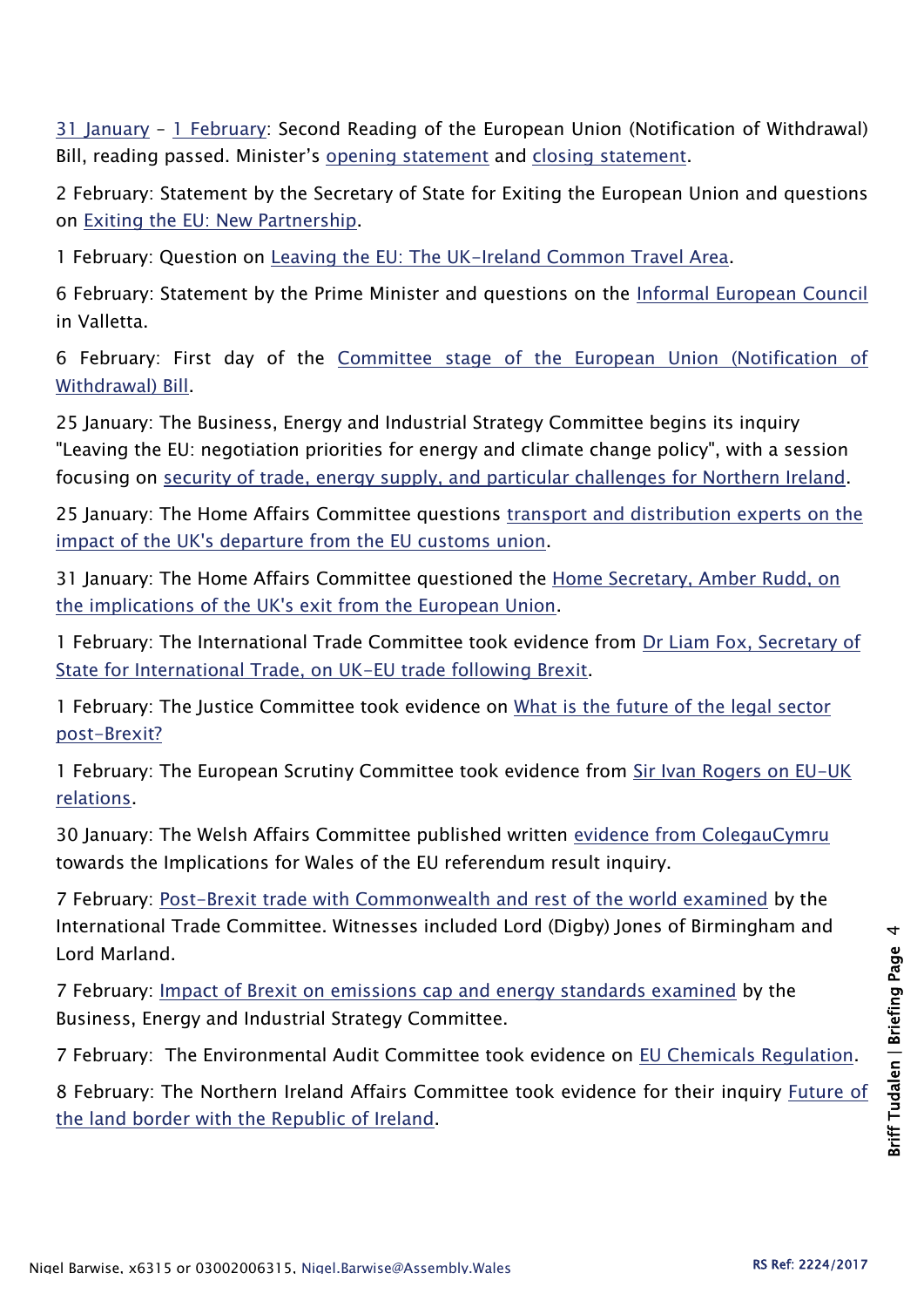8 & 9 February: The Exiting the European Union Committee took evidence from Scottish (including Michael Russell MSP) and Cornish witnesses for the inquiry [UK's negotiating](http://www.parliament.uk/business/committees/committees-a-z/commons-select/exiting-the-european-union-committee/inquiries/parliament-2015/negotiating-objectives-for-eu-withdrawal-16-17/)  [objectives for withdrawal from EU.](http://www.parliament.uk/business/committees/committees-a-z/commons-select/exiting-the-european-union-committee/inquiries/parliament-2015/negotiating-objectives-for-eu-withdrawal-16-17/)

#### House of Lords

The House of Lords European Union Committee and its six Sub-Committees is undertaking a "[co-ordinated series of inquiries](http://www.parliament.uk/business/committees/committees-a-z/lords-select/eu-select-committee-/news-parliament-2015/co-ordinated-inquries-launch/) into the key issues that will arise in the forthcoming negotiations on Brexit".

26 January: A debate: [UK Withdrawal from the EU and Potential Withdrawal from the Single](https://hansard.parliament.uk/Lords/2017-01-26/debates/59755AA8-ED1B-4215-B3AE-C334CCE167D0/UKWithdrawalFromTheEUAndPotentialWithdrawalFromTheSingleMarket)  [Market.](https://hansard.parliament.uk/Lords/2017-01-26/debates/59755AA8-ED1B-4215-B3AE-C334CCE167D0/UKWithdrawalFromTheEUAndPotentialWithdrawalFromTheSingleMarket) Also a debate: [Brexit: UK International Relations.](https://hansard.parliament.uk/Lords/2017-01-26/debates/73FD9FF8-E0E7-4960-A464-CB1FD351D605/BrexitUKInternationalRelations)

30 January: A question on [Brexit: Creative Industries.](https://hansard.parliament.uk/Lords/2017-01-30/debates/F69038FB-B866-4038-B2F5-AF744D2EF206/BrexitCreativeIndustries)

1 February: A question on [Brexit: Residence Rights.](https://hansard.parliament.uk/Lords/2017-02-01/debates/BD7A09B2-314F-420B-B965-E02D654F2B0F/BrexitResidenceRights)

2 February: Questions on [Brexit: Environmental Standards,](https://hansard.parliament.uk/Lords/2017-02-02/debates/68634EF4-BA44-43F7-ADD7-6E6360144AEA/BrexitEnvironmentalStandards) [Brexit: Article 50,](https://hansard.parliament.uk/Lords/2017-02-02/debates/BBC58159-77C1-4D65-AACA-58E4C80C1DA5/BrexitArticle50) and on [Brexit:](https://hansard.parliament.uk/Lords/2017-02-02/debates/EF252D42-87CB-4B45-87EA-9F6782994895/BrexitTrade)  [Trade.](https://hansard.parliament.uk/Lords/2017-02-02/debates/EF252D42-87CB-4B45-87EA-9F6782994895/BrexitTrade)

2 February: Debates on [Brexit: New Partnership,](https://hansard.parliament.uk/Lords/2017-02-02/debates/6EC6F840-3CF3-465E-896A-772D53179E8B/BrexitNewPartnership) and on [Brexit: Disabled People.](https://hansard.parliament.uk/Lords/2017-02-02/debates/BF5C6387-2D05-403D-A0E8-ABB6BA4E4DF6/BrexitDisabledPeople)

6 February: Questions on [Brexit: Customs and Border Staff,](https://hansard.parliament.uk/Lords/2017-02-06/debates/AD209CEE-BA36-4DF4-B2BA-7AFD29D63057/BrexitCustomsAndBorderStaff) [Brexit: Aerospace Industry,](https://hansard.parliament.uk/Lords/2017-02-06/debates/94677C38-3B48-4983-A355-E9F636FE5AAF/BrexitAerospaceIndustry) and [Brexit: Transport.](https://hansard.parliament.uk/Lords/2017-02-06/debates/751F3858-4F43-42AD-AF10-2F3CA2378DE2/BrexitTransport)

6 February: Statement and questions on the [Informal European Council.](https://hansard.parliament.uk/Lords/2017-02-06/debates/71EAC1E9-7F66-4FFE-893B-0589ED1BDE6A/InformalEuropeanCouncil)

9 February: Debate on the EU Financial Affairs Committee's report on [Brexit and financial](http://www.parliament.uk/business/committees/committees-a-z/lords-select/eu-financial-affairs-subcommittee/news-parliament-2015/financial-services-debate/)  [services.](http://www.parliament.uk/business/committees/committees-a-z/lords-select/eu-financial-affairs-subcommittee/news-parliament-2015/financial-services-debate/)

26 January: The European Union Committee published the Government response to Brexit: [parliamentary scrutiny report.](http://www.parliament.uk/business/committees/committees-a-z/lords-select/eu-select-committee-/news-parliament-2015/govt-response-parliamentary-scrutiny/)

1 February: The European Union Committee took evidence in Edinburgh for its [inquiry on](http://www.parliament.uk/business/committees/committees-a-z/lords-select/eu-select-committee-/news-parliament-2015/brexit-devolution-inquiry-launch/) the [impact of Brexit on the devolution settlement.](http://www.parliament.uk/business/committees/committees-a-z/lords-select/eu-select-committee-/news-parliament-2015/brexit-devolution-inquiry-launch/) Witnesses included [Michael Russell MSP,](http://www.parliament.uk/business/committees/committees-a-z/lords-select/eu-select-committee-/news-parliament-2015/edinburgh-visit-310117/) Minister for UK negotiations on Scotland's place in Europe, Scottish Government.

7 February: The European Union Committee took evidence in Cardiff. The witnesses included [Andrew RT Davies AM, Leanne Wood AM and Neil Hamilton AM.](http://www.parliament.uk/business/committees/committees-a-z/lords-select/eu-select-committee-/news-parliament-2015/cardiff-visit-070217/) Carwyn Jones AM will give evidence in March.

The EU Energy and Environment Sub-Committee took evidence on the implications of Brexit for UK agriculture. 31 January: [farmers and food processing organisations.](http://www.parliament.uk/business/committees/committees-a-z/lords-select/eu-energy-environment-subcommittee/news-parliament-2015/brexit-agri-supply-chain/) 1 February: tenant [farmers, land owners and organic farming.](http://www.parliament.uk/business/committees/committees-a-z/lords-select/eu-energy-environment-subcommittee/news-parliament-2015/brexit-agri-farmers/)

2 February: The EU External Affairs Sub-Committee took evidence as part of its inquiry ['Brexit: future trade in goods between the UK and the EU'](http://www.parliament.uk/business/committees/committees-a-z/lords-select/eu-external-affairs-subcommittee/news-parliament-2015/brexit-trade-ministers-evidence/).

The European Union Committee took evidence from: 31 January: [academics and legal](http://www.parliament.uk/business/committees/committees-a-z/lords-select/eu-select-committee-/news-parliament-2015/evidence-crown-dependencies-310117/)  [professionals](http://www.parliament.uk/business/committees/committees-a-z/lords-select/eu-select-committee-/news-parliament-2015/evidence-crown-dependencies-310117/) and 2 February: [Robin Walker MP, Parliamentary Under Secretary of State,](http://www.parliament.uk/business/committees/committees-a-z/lords-select/eu-select-committee-/news-parliament-2015/minister-crown-dependencies-gibraltar-020217/)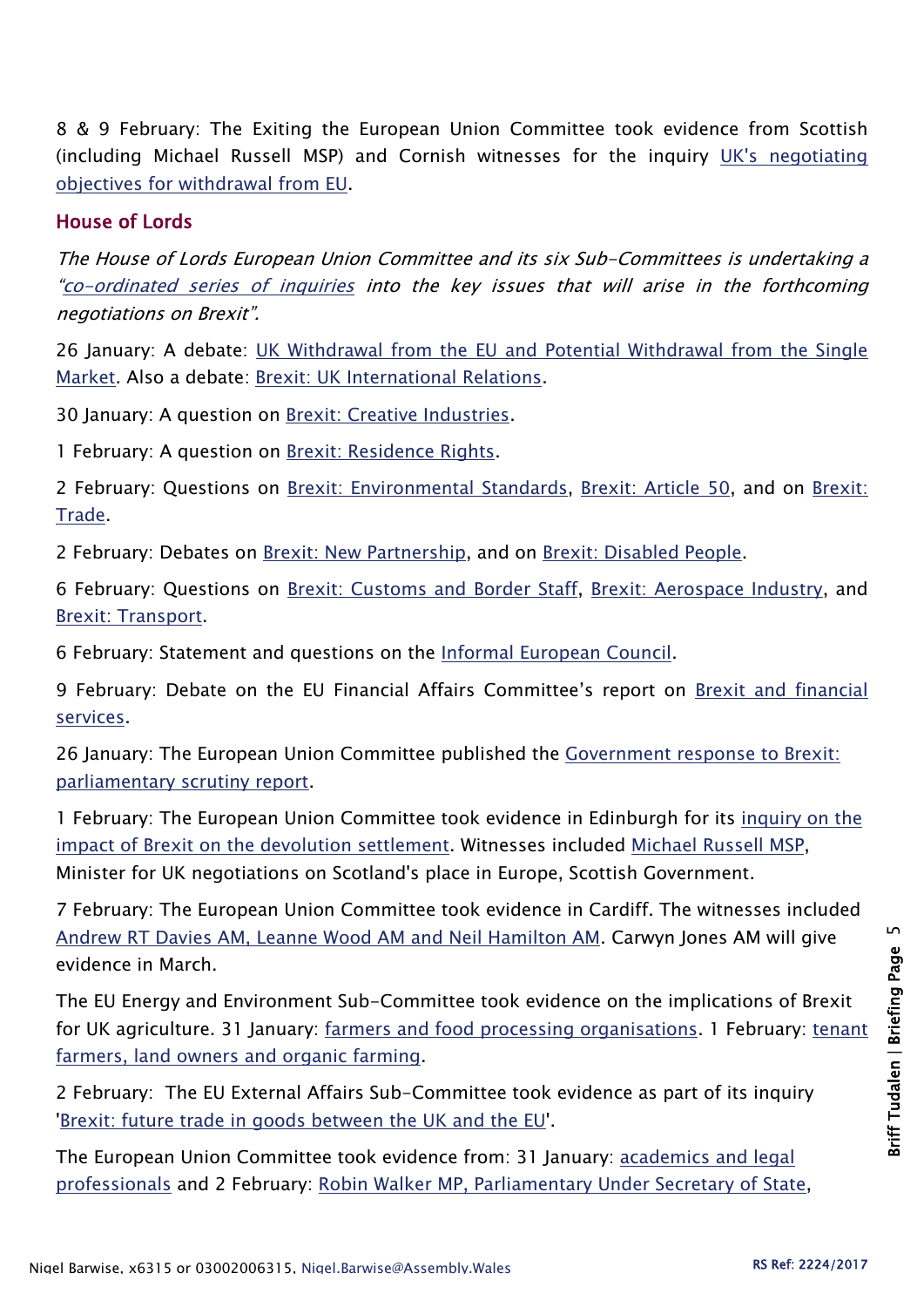Department for Exiting the European Union, as part of its ongoing inquiries on Brexit: Crown Dependencies and Brexit: Gibraltar.

6 February: The Economic Affairs Committee hears evidence from leading economists for its inquiry into the [impact of Brexit on the UK labour market.](http://www.parliament.uk/business/committees/committees-a-z/lords-select/economic-affairs-committee/news-parliament-2015/academics-brexit-evidence-session/)

7 February: The EU Energy and Environment Sub-Committee took evidence on [UK agriculture](http://www.parliament.uk/business/committees/committees-a-z/lords-select/eu-energy-environment-subcommittee/news-parliament-2015/brexit-agri-trade/)  [trade post Brexit.](http://www.parliament.uk/business/committees/committees-a-z/lords-select/eu-energy-environment-subcommittee/news-parliament-2015/brexit-agri-trade/)

8 February: Meeting of the Brexit Liaison Group, led by the [Liaison Committee.](http://www.parliament.uk/business/committees/committees-a-z/lords-select/liaison-committee/)

1 February: The Constitution Committee took evidence from [experts on delegated](http://www.parliament.uk/business/committees/committees-a-z/lords-select/constitution-committee/news-parliament-2015/academics-evidence/)  [legislation,](http://www.parliament.uk/business/committees/committees-a-z/lords-select/constitution-committee/news-parliament-2015/academics-evidence/) and on 8 February from the [Shadow Leader of the House of Lords, and the Leader](http://www.parliament.uk/business/committees/committees-a-z/lords-select/eu-select-committee-/news-parliament-2015/edinburgh-visit-310117/)  [of the Liberal Democrats in the House of Lords.](http://www.parliament.uk/business/committees/committees-a-z/lords-select/eu-select-committee-/news-parliament-2015/edinburgh-visit-310117/) The Committee examines how Parliament delegates powers to the Government and considers the use of these powers in the context of the Great Repeal Bill.

#### **News**

31 January: ['Brexit' brings a risk to human righ](http://www.ohchr.org/EN/NewsEvents/Pages/DisplayNews.aspx?NewsID=21132&LangID=E)ts protection against toxic pollution - UN expert

3 February: [Fresh Brexit legal challenge blocked by high court](https://www.theguardian.com/politics/2017/feb/03/fresh-brexit-legal-challenge-blocked-high-court-article-127?utm_source=esp&utm_medium=Email&utm_campaign=Brexit+briefing+2016&utm_term=212076&subid=19946367&CMP=ema-3239) (Article 127).

## 5. Scotland

#### Scottish Parliament

25 January: A statement and questions on the [Supreme Court Judgment \(Article 50\).](http://www.parliament.scot/parliamentarybusiness/report.aspx?r=10749&i=98616)

26 January: Culture, Tourism, Europe and External Relations Committee round table discussion on the European [Union Referendum \(Implications for Scotland\).](http://www.parliament.scot/parliamentarybusiness/report.aspx?r=10758&i=98680)

2 February: The Committee took evidence, including from Michael Russell MSP (Minister for UK Negotiations on Scotland's Place in Europe), on the referendum result and the Scottish [Government's paper "Scotland's Place in Europe"](http://www.parliament.scot/parliamentarybusiness/report.aspx?r=10772&i=98779).

6 February: The European Committee has called for the Scottish and UK governments to consider "a bespoke – or differentiated – [solution for immigration policy in Scotland](http://www.parliament.scot/newsandmediacentre/103392.aspx)" after Brexit.

#### Scottish Government

25 January: [European links under threat](http://news.gov.scot/news/european-links-under-threat) - Brexit impedes cultural and tourism opportunities

26 January: [Brexit meeting with Secretary of State for Scotland](http://news.gov.scot/news/brexit-meeting-with-secretary-of-state-for-scotland) - No offer and no guarantee on repatriated powers.

30 January: [Cabinet Secretary asks European Parliament to ensure Scotland's voice is heard](http://news.gov.scot/news/scotland-in-europe-1)  [during Article 50 process.](http://news.gov.scot/news/scotland-in-europe-1)